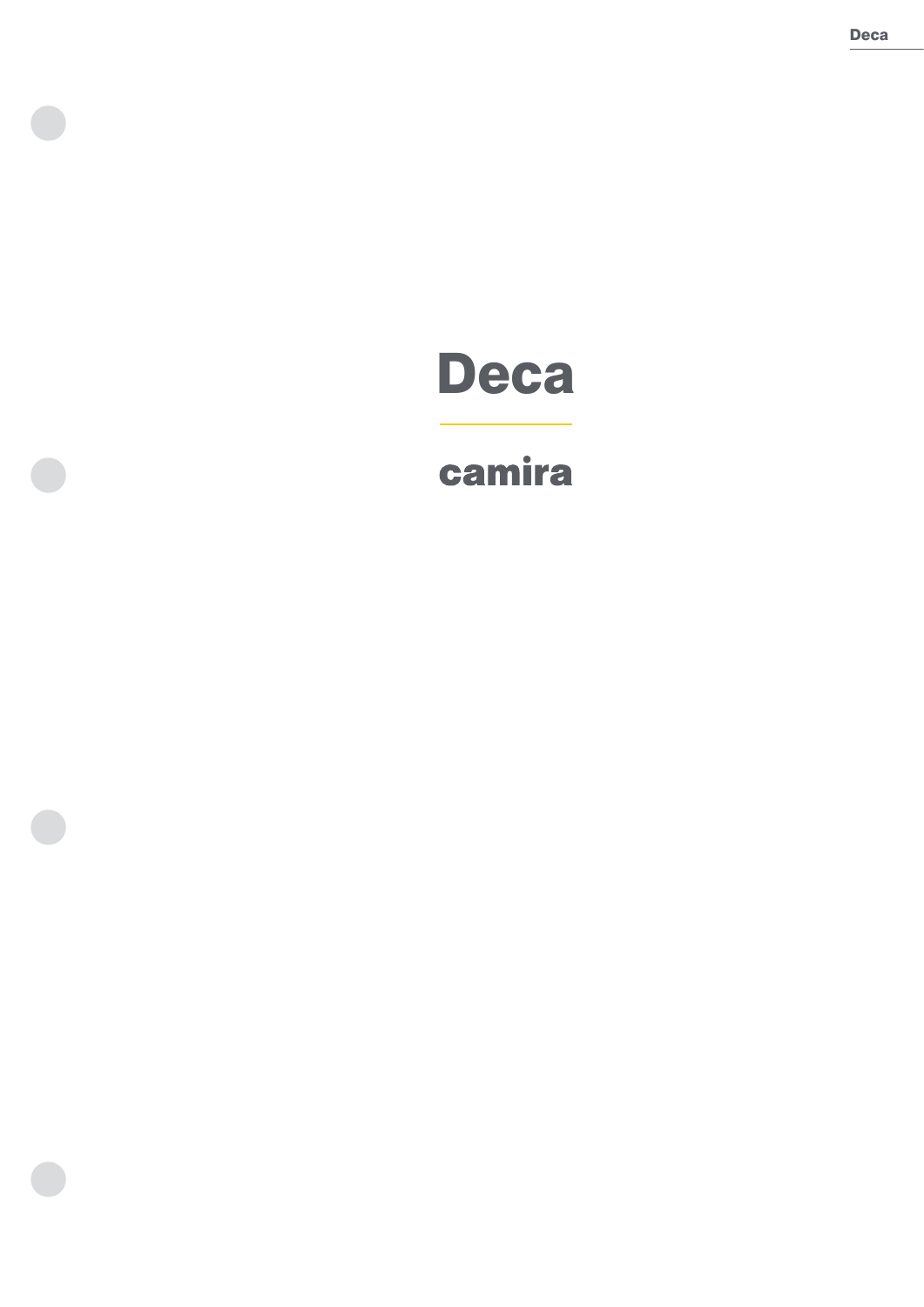# Photographic fabric scans are not colour accurate. Always request actual fabric samples before ordering.



Decal DEC01



**Digit** DEC03



Decimal DEC05



Decadent DEC08



Decathlon DEC13



Nano DEC<sub>02</sub>



Dime DEC04



Juu DEC06



Tien DEC09



Fortune DEC14



Bowling DEC10



Catenia DEC15



Tenfold DEC<sub>18</sub>



Decapod DEC07



Richter DEC11



Neon DEC<sub>16</sub>



Dodeca DEC<sub>19</sub>



Tenaca DEC12



Decagram DEC<sub>17</sub>



Downing DEC<sub>20</sub>